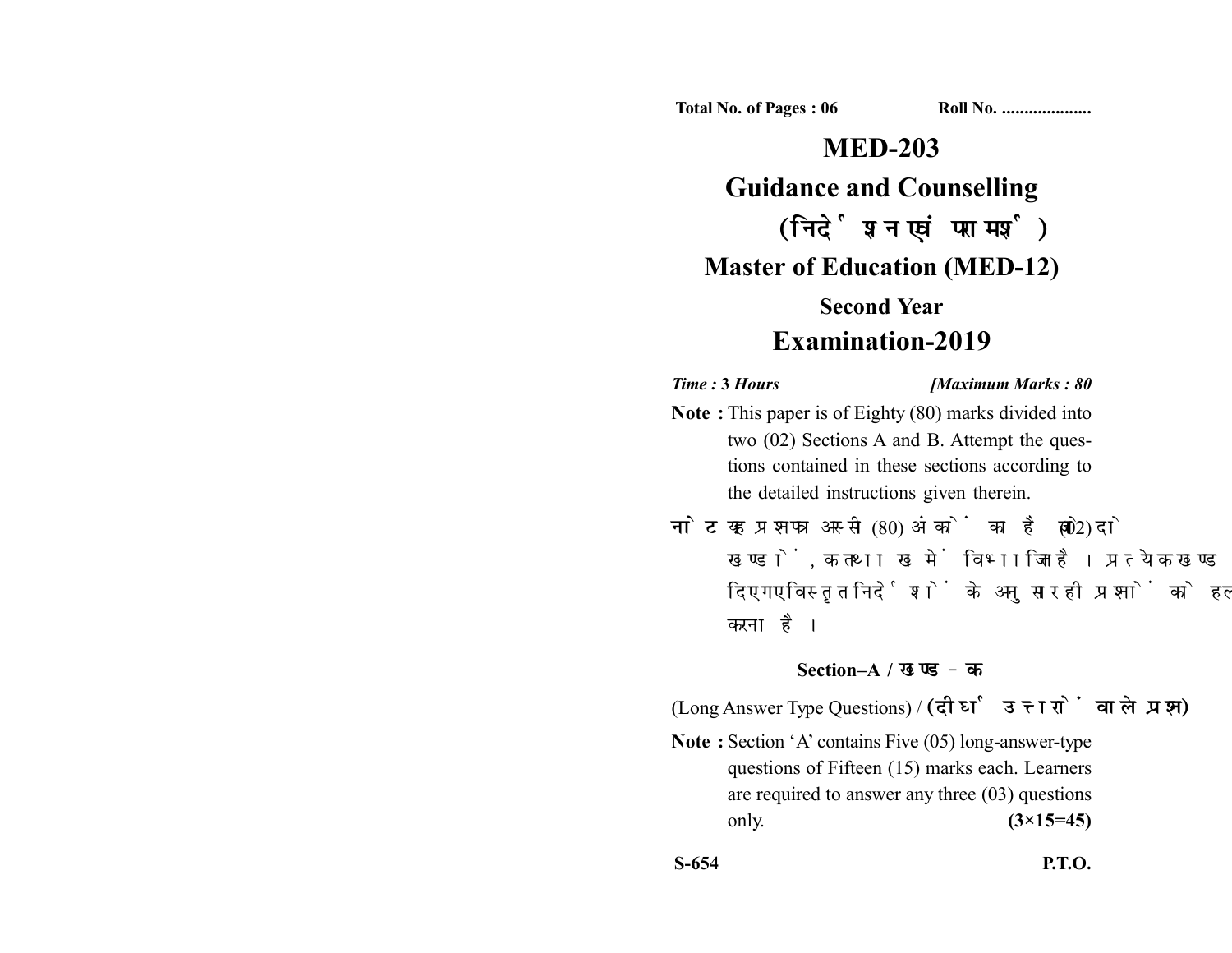माध्यमिक स्तर के विद्यालय के लिए एक पूरे वर्ष की निर्देशन सेवाओं की योजना लिखिए।

4. What do you mean by children with special needs? Describe the role of teachers in helping these children.

विशेष आवश्यकता वाले बच्चों से आप क्या समझते हैं? इन बच्चों की सहायता में शिक्षक की भूमिका का वर्णन कोजिए।

5. Write the meaning of maladjustment. Describe the main causes of maladjustment in children.

कुसमायोजन का अर्थ लिखिए। बच्चों में कुसमायोजन के प्रमख कारणों का वर्णन कीजिए।

#### **Section–B /**

(Short-Answer-Type Questions) / (लघु उत्तरों वाले प्रश्न)

- **Note :** Section 'B' contains Eight (08) short-answertype questions of Seven (07) marks each. Learners are required to answer any Five (05) questions only. **(5×7=35)**
- नोट: खण्ड 'ख' में आठ (08) लघ उत्तरों वाले प्रश्न दिये **(07) S-654 P.T.O.**
- हैं। शिक्षार्थियों को इनमें से केवल पाँच (05) प्रश्नों के उत्तर देने हैं।
- 1. Explain the need and importance of guidance. निर्देशन की आवश्यकता और महत्व को स्पष्ट कीजिए।
- 2. Explain the guidance related works of a teacher. एक शिक्षक के निर्देशन सम्बन्धी कार्यों को स्पष्ट कोजिए।
- 3. Describe the principles of good curriculum. अच्छे पाठयक्रम के सिद्धान्तों का वर्णन कोजिए।
- 4. Explain the steps of non-directive counseling. अनिर्देशित परामर्श के सोपानों का वर्णन कोजिए।
- 5. Describe the major characteristics of mentally healthy people. मानसिक रूप से स्वस्थ व्यक्तियों की प्रमुख विशेषताओं का वर्णन कोजिए।
- 6. What is the utility of guidance for students in present scenario?
- **S-654**